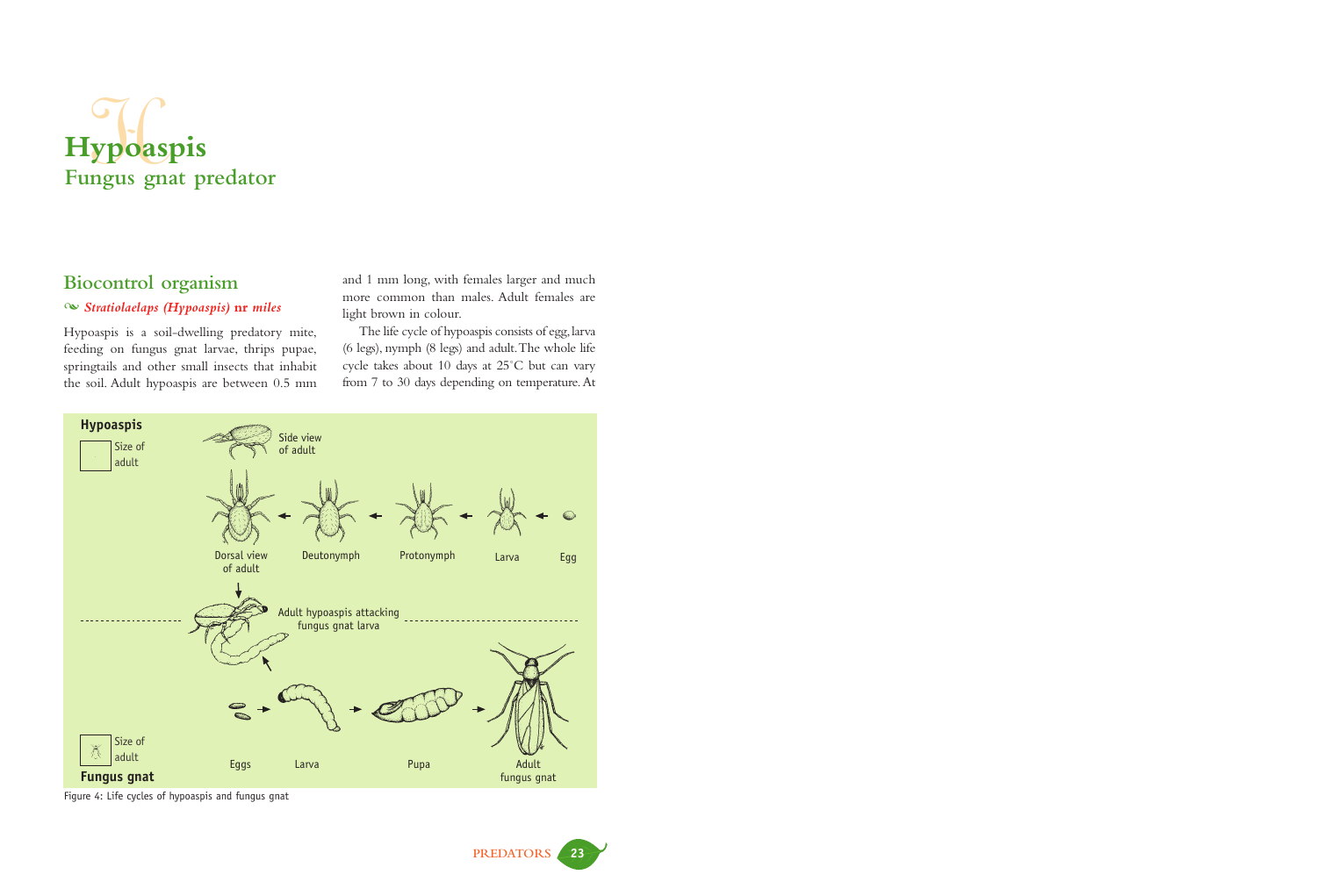

temperatures below 12˚C hypoaspis is inactive, but it will not die unless frozen. Eggs are laid in the soil and hatch into larvae in 1–3 days.

Hypoaspis lives in the top 1–2 cm of soil and can be seen moving quickly on top of the soil when the surface is disturbed or pots are tapped. It can survive for up to 7 weeks without insect prey, by feeding on organic matter, plant debris and nematodes.

# **Target pests**

#### - **Fungus gnats** *Bradysia* **spp.**

- **Western flower thrips** *Frankliniella occidentalis* 

Adult fungus gnats are small black flies and cause no direct damage.They are poor flyers, and stay near the soil surface unless disturbed.The larvae of fungus gnats are maggot-like in appearance, almost transparent, with a small black head. They mainly inhabit the top layer of soil close to the crowns of plants, and feed on fungi, root hairs, soft plant tissue and other organic matter at or below ground level.They often tunnel into cuttings and seedlings. As well as the direct injury that the fungus gnat larvae cause to plants, root rot diseases such as phytophthora and pythium often invade feeding sites, causing plants to die or lose vigour. Fungal spores are also carried by



Plate 16: Hypoaspis adult from the side Plate 17: Hypoaspis adult from above, showing distinctive 'V' on back

adult flies and deposited at new sites, increasing the spread of disease.

Hypoaspis feeds on the early larval stages of fungus gnats. They are most effective when applied before the pest population becomes established or when it is at a low density. Adult mites consume between one and five prey per day.

Hypoaspis can also aid in thrips control by feeding on the thrips pupae in the soil, but cannot be relied on for total control. Pot trials in the UK and Canada have shown up to 30% reduction in thrips populations.

Shoreflies can often be confused with fungus gnats. The adult shorefly has red eyes and short antennae; the larva is similar to that of the fungus gnat but does not have a black head.The larvae normally feed on algae in waterlogged areas but have also been implicated in the spread of plant root pathogens.

## **Suitable crops/environments**

Hypoaspis will establish in most greenhouse conditions and most growing media, including potting mixes, soil, rock wool and perlite. It will not tolerate flooding or waterlogged areas, but is not harmed by regular watering provided the medium has good air porosity. Dry, sandy soils

with little organic matter are not suitable. Optimum soil temperatures for development are between 20˚C and 30˚C. Soil temperatures consistently over 30˚C are harmful, but these conditions are unusual at soil level due to watering and shade from foliage.

## **Before release**

Best results are achieved by releasing hypoaspis when pest populations are at a low level. Monitor gnat levels with yellow sticky traps and release the predator preventively as soon as gnats are detected. Areas of greater infestation must be identified for more concentrated treatment or possible modification of the growing



Plate 18: Fungus gnat adult



Plate 19: Fungus gnat larva

environment. Some pesticides are harmful to hypoaspis, particularly if applied to the soil. Discuss your chemical usage with the supplier before releasing the predator.

## **At release**

Predators are packaged in a pasteurised peat and vermiculite mix for commercial use. They are usually sold in containers of 15 000 mites at all life stages.The presence of mites can easily be checked on arrival by disturbing the mix; the mites should be seen moving across the surface. However, if the temperature is low they will be inactive. In warmer conditions the top of the mixture may dry out slightly during shipment; the mites will then congregate toward the bottom of the container, or around moist clumps of media. Hypoaspis should be released as soon as possible on receipt and not stored below 10˚C or above 25˚C.They can be held at room temperature for 1–2 days, although this not recommended.

#### **Recommended release rates**

Preventive treatment: 15 000 per 100–150 m<sup>2</sup> of bedding, or 15 000 per 200–300 150-mm pots.Treatment of the greenhouse floor is recommended if soil is conducive to fungus gnat development. Occasional treatment of the perimeter of greenhouses has proved effective. For propagation areas, very early treatment is critical for successful control.

**Curative treatment:** Where fungus gnats are well established and curative treatment is required, the release rates given above should be doubled. Even distribution will give best results, so where possible treat all areas. Predators will move quite well over the soil. If pots are touching and pest levels are low, distribution is not as critical. Apply early at full rates and allow time for predators to spread. Do not mix hypoaspis with the potting medium before potting,